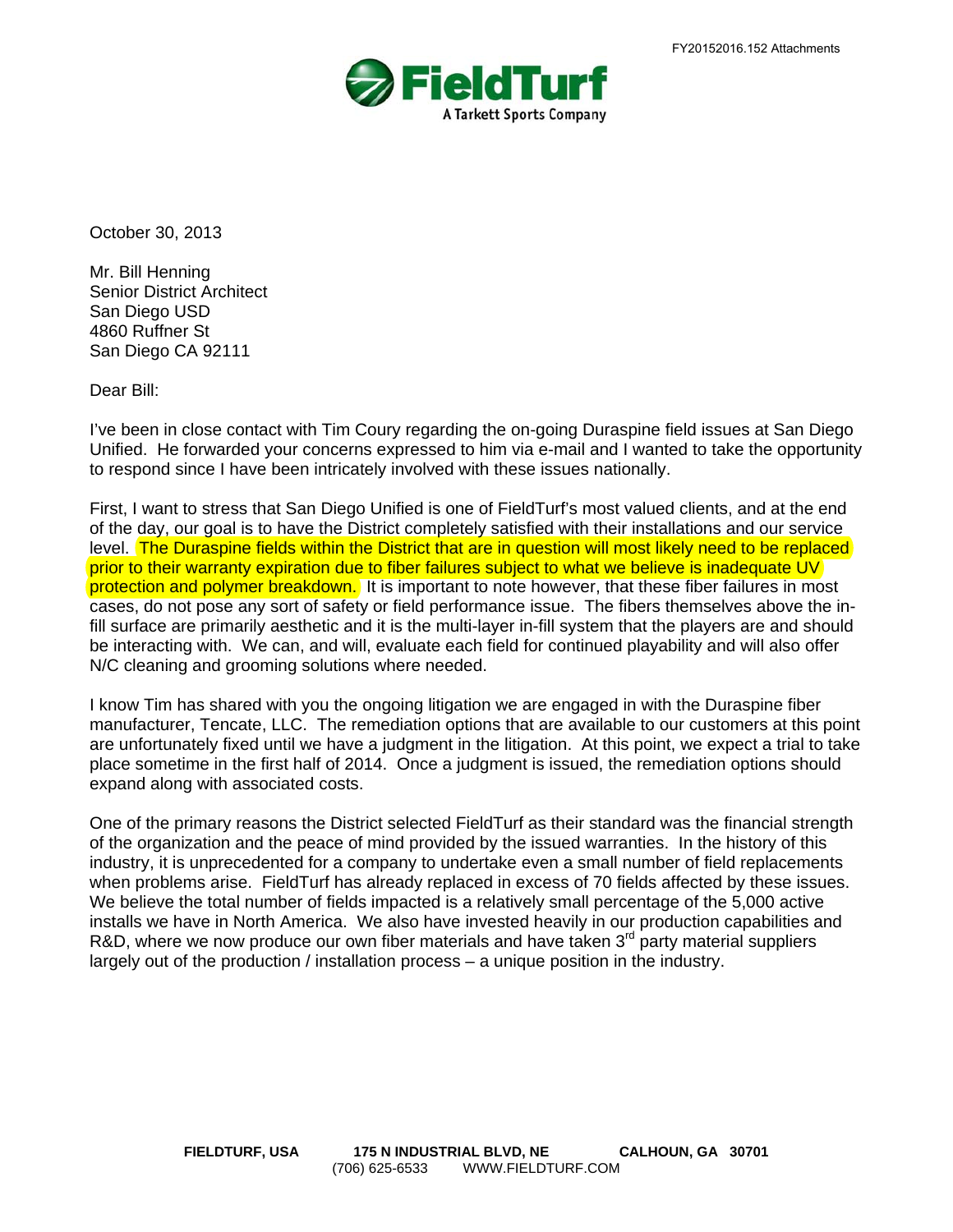

Please let me know if there is any further detail I can provide or questions I can answer to give you greater peace of mind as we go thru this process.

Again, your satisfaction is our ultimate objective.

Sincerely,

S. Dag

Martin Olinger Senior VP, Sales

Cc: T Coury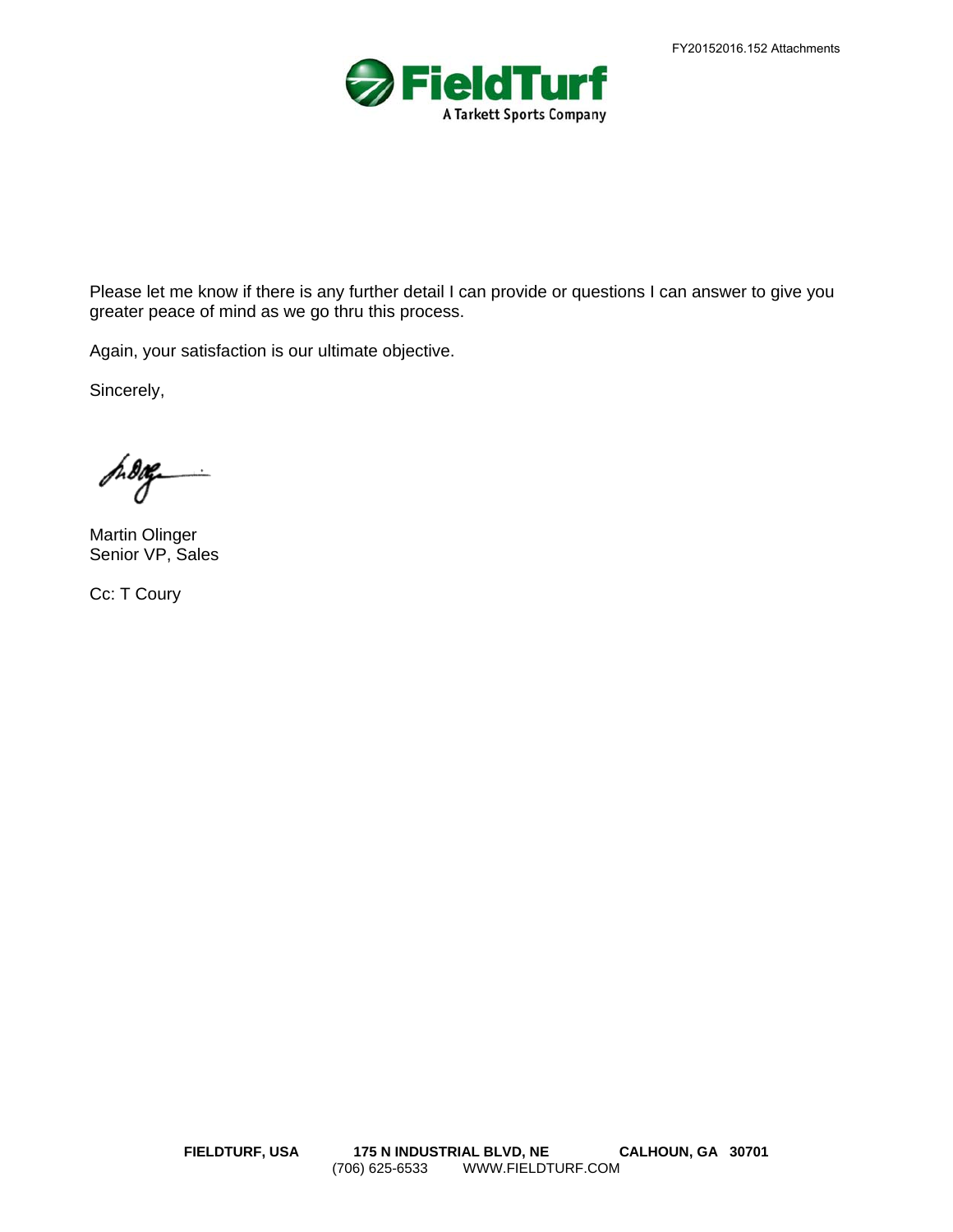| From:               | Tim Coury <tcfieldturf@cox.net></tcfieldturf@cox.net>      |
|---------------------|------------------------------------------------------------|
| Sent:               | Thursday, October 31, 2013 2:57 PM                         |
| To:                 | Henning William                                            |
| Cc:                 | Stanford Gary; Capano Giovanni; Chico Loren; Higdon Robert |
| Subject:            | RE: FieldTurf                                              |
| <b>Attachments:</b> | San Diego USD Letter Bill Henning.doc                      |

Hi Bill:

Thanks for the response and explanation of your concerns. I have attached a letter from Marty Olinger, Senior VP of Sales for FieldTurf. I wanted to make sure that you, Gary and staff there realize that we take the field 'issues' within your district seriously and the Top Management at FieldTurf is engaged with me. Our plan is to do what it takes to 'fix' the problems via the most acceptable means for the district. As agreed during our meeting last week, we will continue to have open communication re: the affected Duraspine fields within the district and will standby ready to take appropriate remedial action when it makes the most sense for each site.

To answer your immediate concern below re is the field at Mira Mesa HS safe ?...... the answer is yes. Marty's letter expands on this as well. The 'draft' letter that I sent you uses the phrase the 'fiber on the field has failed' to address the condition of the blades of grass. As you know, the FieldTurf 'system' is made up of over 9.2 lbs per square foot of sand and rubber infill. The blades of grass on fields are aesthetically pleasing, but the safety and playability of our fields comes from the infill. This is where all of the biomechanics, cushion, traction etc comes from during play.

Please let me know if you have any further questions or concerns upon review of Marty's letter. I will be back in touch with you next week with an assessment of the 6 Duraspine fields and which ones require a continued discussion re: remedial action.

Sincerely, Tim Coury FieldTurf 760-635-2504

**From:** Henning William [mailto:bhenning@sandi.net] **Sent:** Monday, October 28, 2013 8:41 AM **To:** Tim Coury **Cc:** Stanford Gary; Capano Giovanni; Chico Loren; Higdon Robert **Subject:** RE: FieldTurf

Tim,

Please see my remarks inserted within your E‐Mail in **bold**, **green**, font below. Additionally however, as opposed to the "draft" letter you enclosed and addressed to me, some applicable, additional, comments would be as follows:

1. You originally called Loren Chico, explaining your "offer" and thereafter, met with him to explain in greater detail.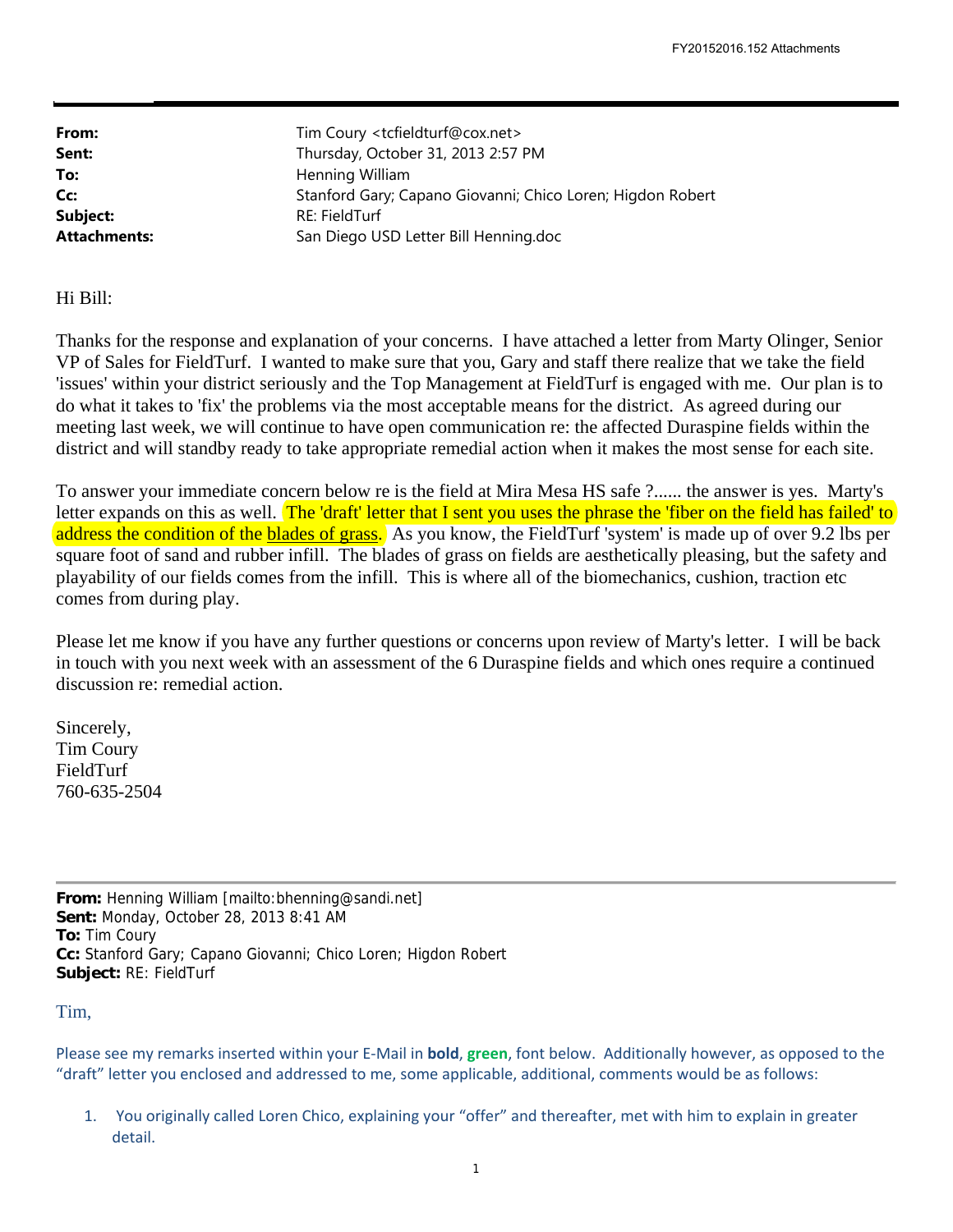- 2. You then met with Gary Stanford and me to present the background of your ongoing legal situation with a vendor/supplier/manufacturer to FieldTurf, and the parameters that, as you explained, are obligated to operate and offer thereunder, by dictate of the Court.
- 3. It was mentioned to you about the ongoing district bond‐funded, stadium replacement project that is currently scheduled and how your offer to replace the current FieldTurf product would present a logistical as well as potential "care" problem with such new construction occurring just after a ST replacement occurred.
- 4. It was then concluded that an immediate replacement of the existing ST product should likely not occur.
- 5. It was further indicated that replacement with the same (defective) product did not seem like an appropriate direction in which to proceed and/or for the district to accept as a solution, insofar as correcting a faulty product for which the district previously contracted.
- 6. It was also stated there was concern that a "free replacement" may turn into an additional cost to the district if during such replacement operation there was something of an "additional, non-covered, work nature" that was deemed necessary to be included before the "free replacement" could proceed.
- 7. In the 2nd paragraph of your "draft" letter to me, you state the following: "*It has been determined the fiber on the field has failed.*" The words, "*has failed*" are different from that which was stated in the meeting with Gary and me. More specifically, we understood you to be indicating that the problem was aesthetic in nature as it created large blotches of black areas where the ballast has become inappropriately visible. That said, the words "*has failed*", now however present an entirely different condition that must be dealt with, it would seem, as such could include the indication that it is unsafe for normally associated activity to occur thereon. In our meeting, you had indicated such was not at all the case; however, in your letter, that reference is not included. It would seem Tim, that you need to either clearly define the use of the words "*has failed*" so it is known exactly what you mean; or, if those words are applicable as stated and that they universally cover all aspects of "failure" , it would seem the district needs to consider the need for filing a normal warranty claim.
- 8. Including but not necessarily limited to the comments above, it would seem the "draft" letter you sent to me is not quite appropriate and/or applicable as written, as it should be addressed to both Gary and me; and too, should be revised accordingly as it does not address the situation as it unfolded and as was discussed in our recent, referenced, meeting.

Thanks and I hope the above input is understandable. Although it is pointed, it is not at all meant to be anything other than representative of the discussion that has occurred; and too, hopefully helpful in promoting the needed further communication on the matter.

Bill

**From:** Tim Coury [mailto:tcfieldturf@cox.net] **Sent:** Friday, October 25, 2013 12:49 PM **To:** 'gstanford@sandi.net'; 'Henning William' **Subject:** FieldTurf

Hi Gary / Bill:

Thanks again for meeting with me this week. As discussed, I will forward a summary of the 6 Duraspine field evaluations to Bill upon completion. **Thanks Tim and I will watch for them accordingly**. In the meantime, I will visit these sites personally and give you my 'unofficial' assessment as well. **That too will be watched-for and appreciated.** The fiber problems have been very inconsistent from field to field. We will continue to monitor the surfaces moving forward and provide additional grooming services as needed.

As mentioned, I have attached the 'wear' report done by Penn State Univ on FieldTurf Revolution vs other turf fibers. The results are powerful. Building and managing our own 'Fiber Extrusion' plant was a critical step in ending our liability with 3rd party suppliers......and has insured the quality of FieldTurf products that we demand. Now and in the future.